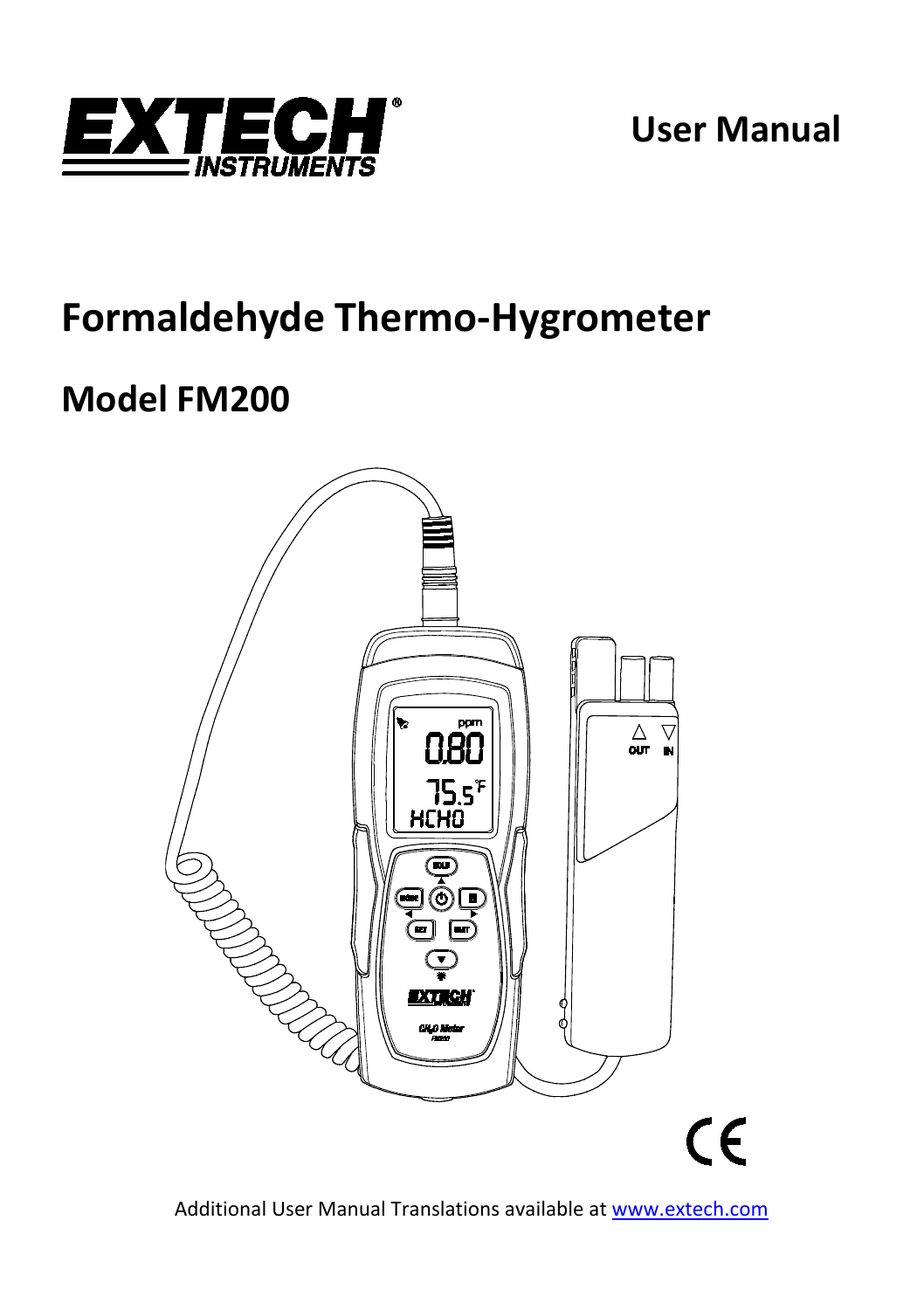# *Introduction*

Thank you for selecting the Extech Instruments Model FM200. The FM200 measures Formaldehyde CH2O (HCHO) concentration, Air Temperature, and Relative Humidity. The alarm feature alerts the user when the Formaldehyde 0.08ppm limit is exceeded.

This device is shipped fully tested and calibrated and, with proper use, will provide years of reliable service. Please visit our website [\(www.extech.com\)](http://www.extech.com/) to check for the latest version of this User Guide, Product Updates,

## *Features*

- Measures Formaldehyde, Temperature, and Relative Humidity
- Built-in fan to quickly intake gas via pliable tube
- Pliable tube available for restricting samples
- Triple line, large LCD display
- Display Backlight function for working in dimly lit areas
- Automatic temperature compensation
- Hold function freezes current readings
- Store and recall maximum and minimum readings
- Self-calibration feature
- Auto power off after 15 minutes of inactivity conserves battery energy
- HCHO high alarm threshold setting with audible beeper
- Electrochemical sensor, capable of measuring up to 5ppm of HCHO
- Tripod mount on sensor and meter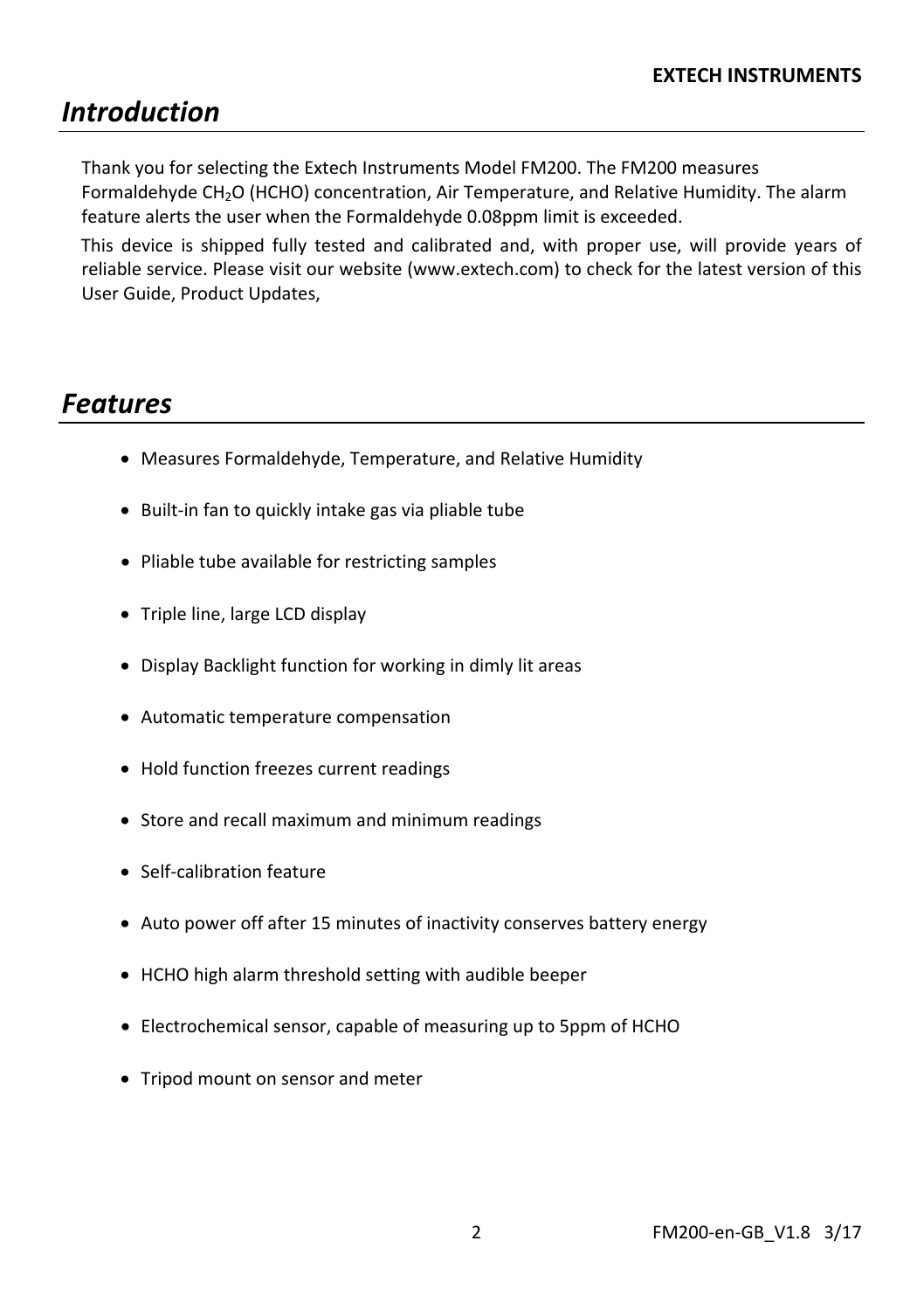#### **EXTECH INSTRUMENTS**

 $\overline{7}$ 

# *Meter Description*

- 1. LCD Display
- 2. HOLD/▲ Up Arrow Button
- 3. MODE/ ◀ Left Arrow Button
- 4. SET Button
- 5. AC adaptor jack
- 6. Tripod mount (detachable probe also has a Tripod mount)
- 7. Probe connection
- 8. **(D** (Power) Button
- 9. MI MAX-MIN/ Right arrow
- 10. UNIT Button
- 11. ▼ Down Arrow / 警 Backlight Button
- 12. Inlet/Outlet ports for tubing
- 13. Detachable Probe
- 14. Probe LED indicators



**Note**: Battery compartment located on back of the meter. A tripod mounting port is available on the back of the external probe.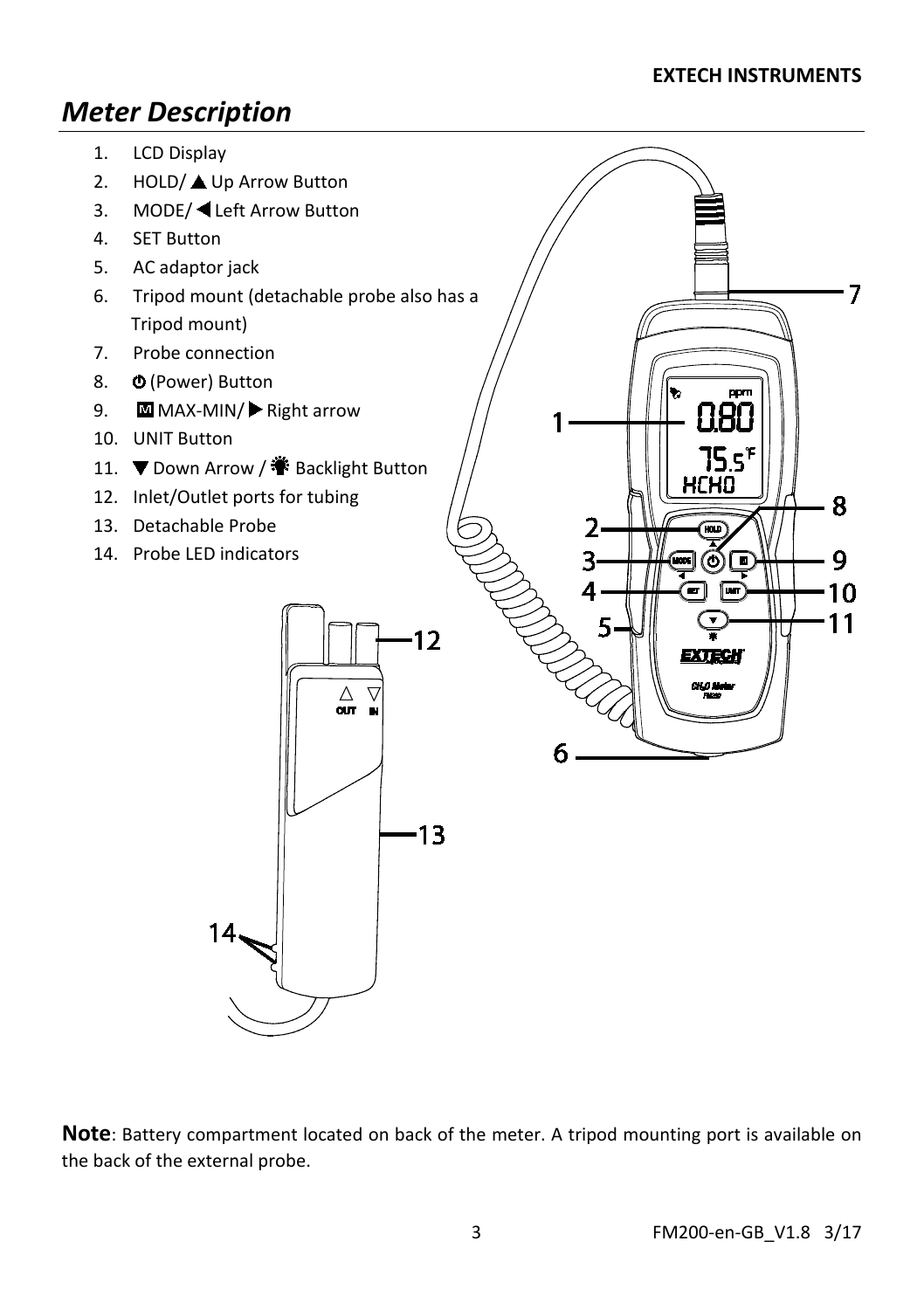# *Operation*

#### **External Probe and Status LED indicators**

Attach the External Probe to the connector at the top of the meter. The status indicators on the Probe will flash red when the Sampling Fan is on, solid red when the Sampling Fan is off, and green when the Probe is connected to the meter and functioning normally. The user can connect the supplied tubing to the External Probe's INLET/OUTLET ports. A Tripod Mount is located on the back of the External Probe (in addition to the one at the bottom of the meter).

#### **Powering on the meter**

Short press the **O** button to power on the meter. Alternatively, use the AC/DC adaptor to power the meter. When powered on, the meter LCD shows "0000" for a period of time (depending on the period of time the meter has been inactive). The meter then counts from "**9999"** down to "**0000**".

Once the meter reaches "**0000**", the HCHO level will be shown along with the Temperature/Humidity readings (Temperature and RH% displays alternate every 3 seconds).

**Note:** For short term measurements, battery power can be used. For datalogging or long term usage, use the AC/DC adaptor to conserve battery energy.



#### **Auto Power Off & Disable**

The meter will automatically turn off after 15 minutes of inactivity. To disable the auto power off function: with meter OFF, press and hold the HOLD button first, followed by the  $\Phi$  button. The LCD will show "**n**", and will then return to normal measurement mode.

#### **Turning the Sampling Fan ON/OFF**

Press the SET button to toggle the air sampling fan ON and OFF. When the fan is ON its motion will generate an audible sound and a vibration.

#### **MAX-MIN Memory**

Short press the MAX/MIN button to scroll through Maximum value, Minimum value, and then back to the normal operating mode. Press and hold the **HOLD** button to clear the maximum or minimum memory values (depending on which mode is displaying) and then return to the normal operating mode as just described. The meter will then begin recording new maximum and minimum readings.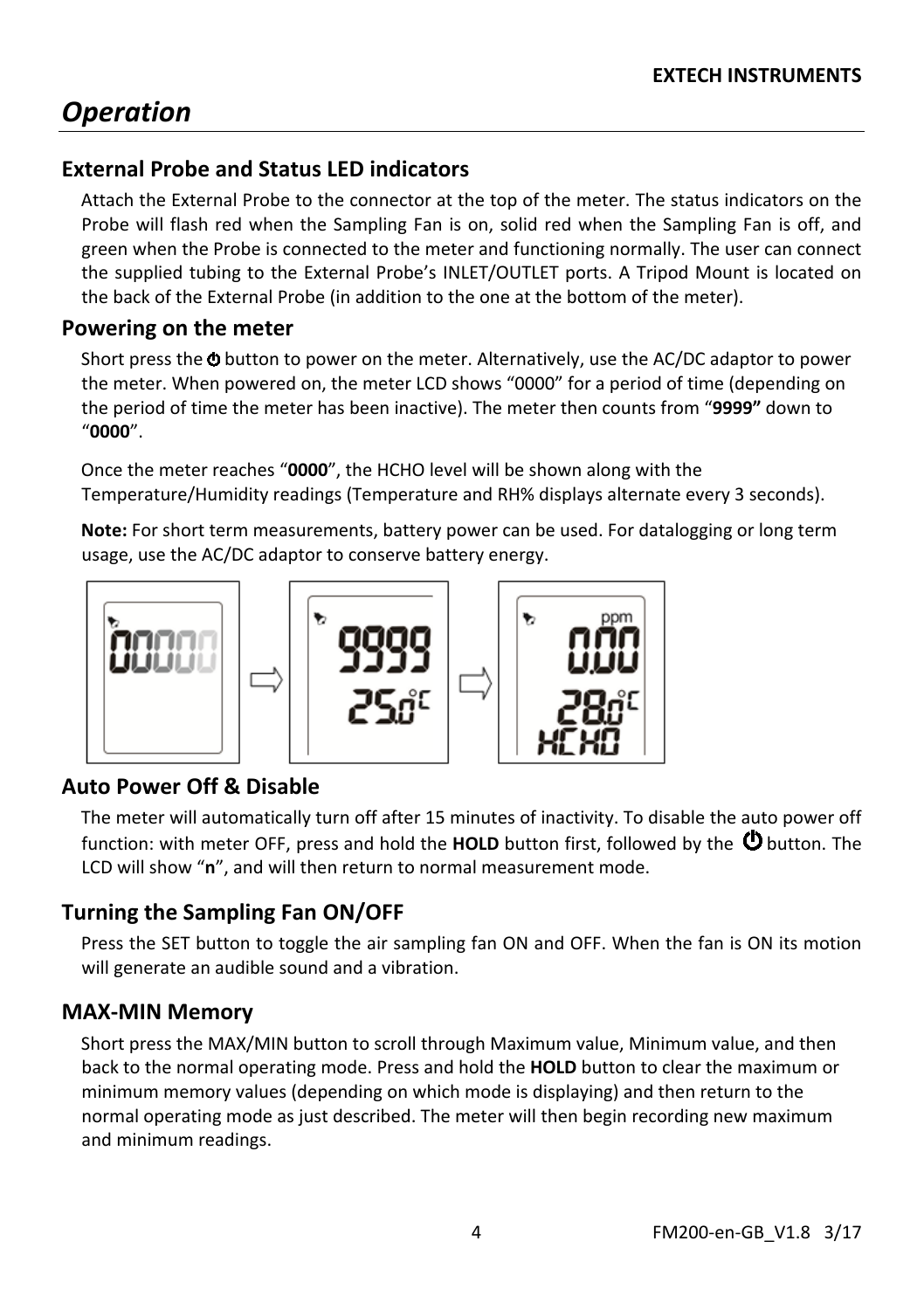## Changing Temperature Units °C/°F

Short press the **UNIT** button (while the temperature is being displayed) to switch between °C and °F units.



## **High Alarm with Beeper**

The alarm threshold range is 0.00 to 5.00ppm. The meter defaults to a 0.08ppm HCHO alarm threshold. To enter the alarm threshold setting mode, press and hold the **SET** button. Press the **HOLD** / ▲ button to increase the value or press the  $\blacktriangledown$  /  $\ddot{\blacktriangledown}$  button to decrease the value. Press the MODE/  $\blacktriangleleft$  button to select the digit to the left and press the  $\blacksquare$  /  $\blacktriangleright$  button to select the digit to the right. Press and hold the **SET** button to save the changes. The LCD display will show "**SAVE**" and return to its normal mode of operation.



**Note:** A bell icon is shown on the top left corner of the LCD display when the alarm is armed. Short press the **POWER** button to arm or disarm the alarm.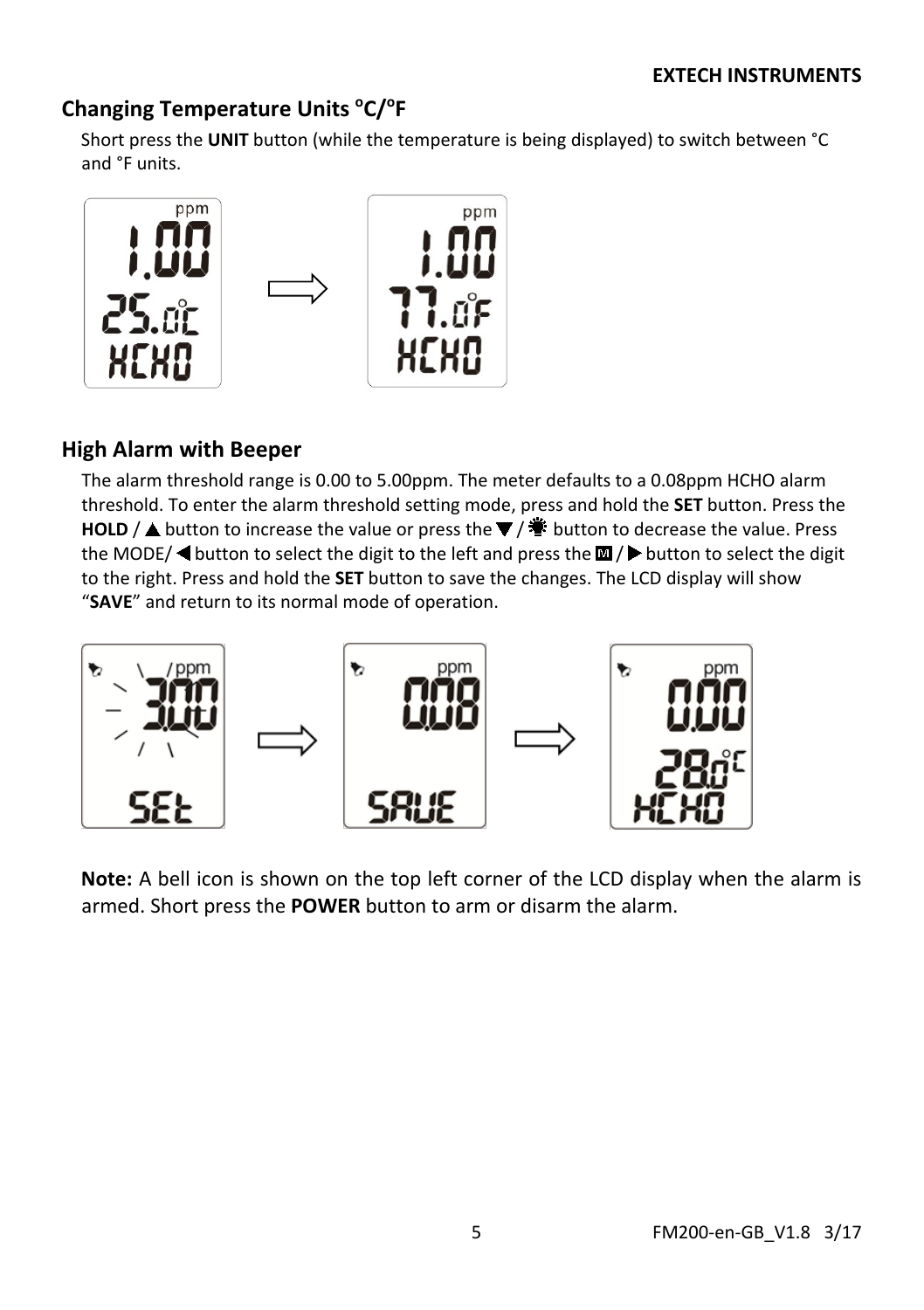#### **EXTECH INSTRUMENTS**

#### **Hold Function**

Press the **HOLD** button to freeze the current readings on the screen during normal measurement mode. The HOLD icon will display when HOLD is activated. In the HOLD mode, some functions are temporarily disabled (MAX/MIN and units selection). Press the **HOLD** button again to return to normal operation.

#### **Backlight Function**

Press the  $\blacktriangledown$  /  $\ddot{\clubsuit}$  button to activate the display backlighting. Power off the meter to disable the backlight function or press the  $\blacktriangledown$  /  $\ddot{\ddot{\bullet}}$  button again.

#### **Self-Calibration (HCHO)**

Power the meter and hold the **MODE** button to enter the calibration mode. "**CAL**" will begin flashing on the LCD display. Note that the calibration period is approximately 5 minutes.

**IMPORTANT**: Please perform the Calibration in an absolutely clean air environment with no HCHO present.

#### **Temperature and Humidity Offset**

While the meter is off, press and hold the **MODE** +  $\ddot{\ddot{\bullet}}$  +  $\ddot{\blacksquare}$  +  $\ddot{\bigcirc}$  buttons all simultaneously until the LCD shows 0.0°C and **SET.** Use the **HOLD** /▲ button to increase the value and the  $\blacktriangledown$  /  $\ddot{\textbf{*}}$ button to decrease the value. To skip the temperature adjustment, short press the **SET** button. Follow the same steps for the RH% offset. Press and hold the **SET** button to save the adjustment values. The **LCD** will display "**SAVE**". To complete the offset, reset the meter (cycle power OFF then ON).

**Note:** The maximum offset ranges are ±9.9°C/F and ±9.9%RH.

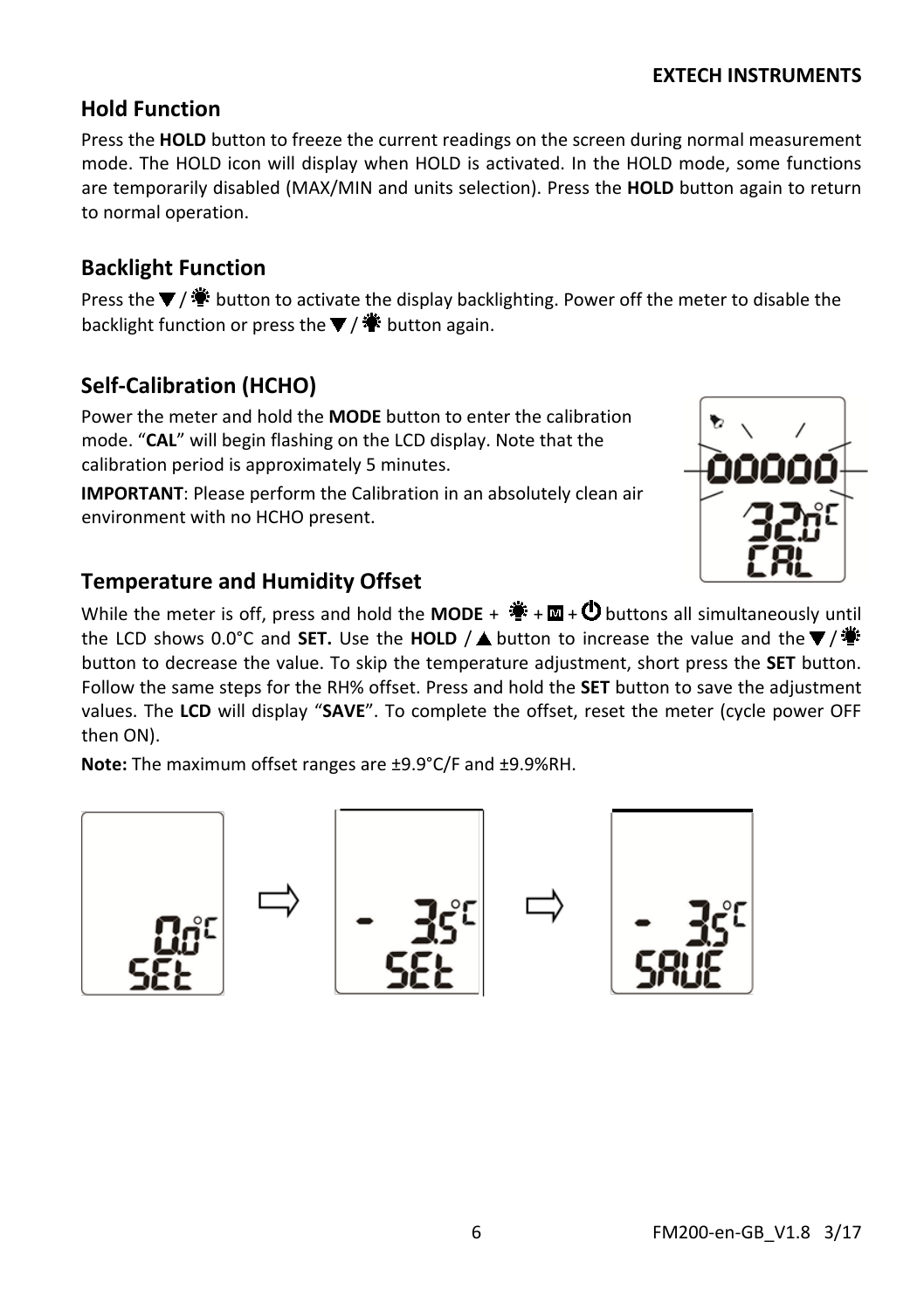# *Maintenance*

#### **Low Battery**

When the battery icon appears on the LCD, the batteries must be replaced.

In a downward motion, slide the rear battery compartment cover off of the meter housing.

Remove the old batteries and replace with new batteries (all of the same type) observing correct polarity. This meter uses six (6) 1.5V AAA batteries.

## **Battery Safety Reminders**

- o Please dispose of batteries responsibly; observe local, state, and national regulations.
- o Never dispose of batteries in a fire; batteries may explode or leak.
- o Never mix battery types; install new batteries of the same type.

## **Error Display Codes**

The following errors may appear on the FM200.

**ERR-1:** Temperature or humidity sensor is damaged or sensor communication error

**ERR-2:** HCHO, Temperature, or humidity readings are out of range

If the sensor is subjected to a high concentration of HCHO or other sensitive chemicals listed in the Sensor Cross Sensitivity table, it will read ERR2.

Let the sensor run for a few hours in clean air and the meter will read normal again.

| $0.03$ ppm | Average outdoor level                                                     |  |
|------------|---------------------------------------------------------------------------|--|
| $0.10$ ppm | Recommend upper limit for residences by ASHRAE, ANSI, EPA, NIOSH for STEL |  |
| $0.40$ ppm | Recommended upper limit for residential homes                             |  |
| $0.50$ ppm | OSHA workplace limit                                                      |  |
| $0.75$ ppm | <b>OSHA TWA limit</b>                                                     |  |
| $0.80$ ppm | Level at which most people first detect odor                              |  |
| $2.00$ ppm | <b>OSHA STEL limit</b>                                                    |  |

## **HCHO Level Guidelines (for general reference only)**